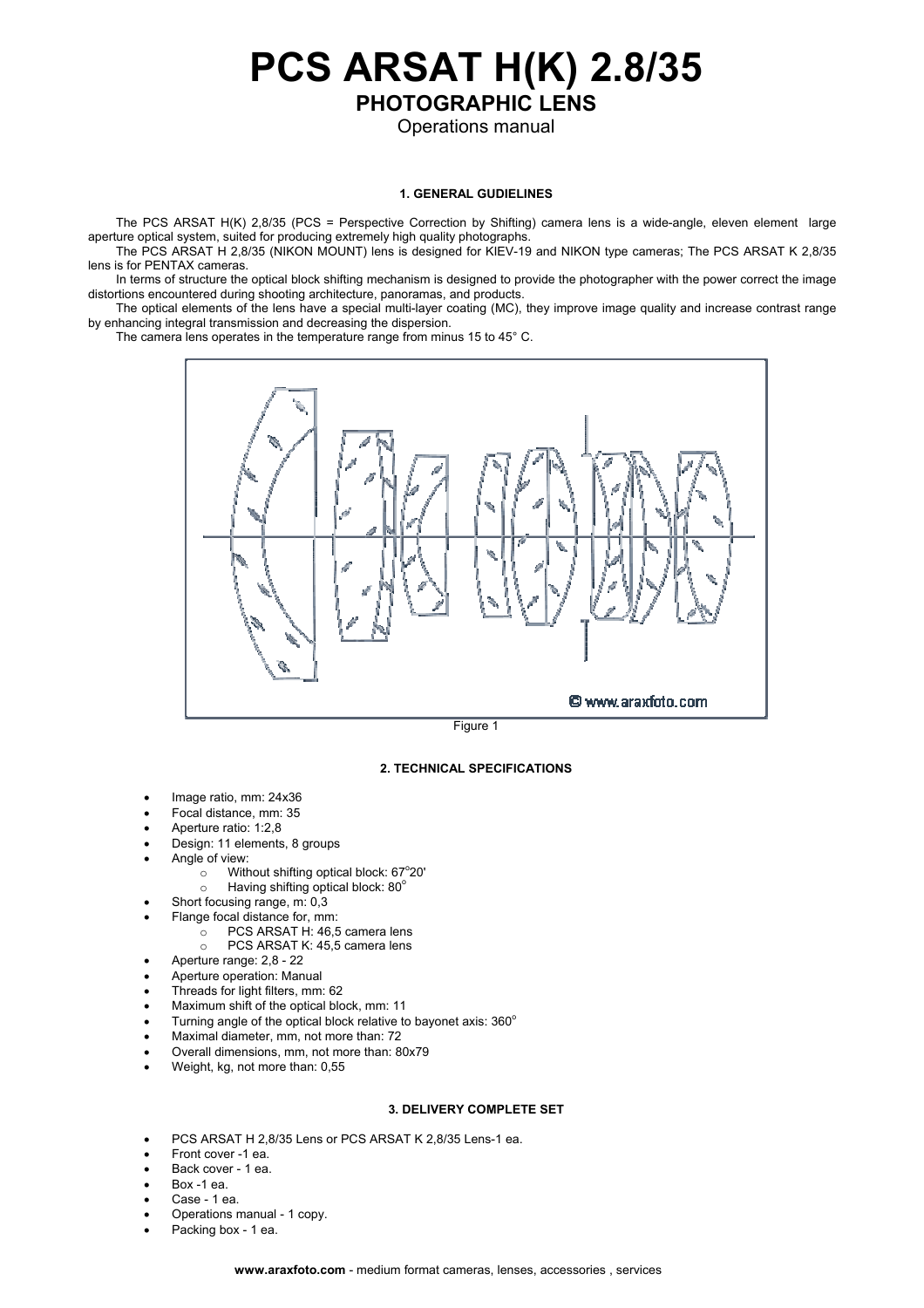#### **4. OPERATIONS INSTRUCTIONS**

## **4.1. Lens installation on the camera and its removal**

While superposing the indexes on the lens' bayonet and the camera's body install the lens on the body and turn it in the direction recommended in the camera's operation manual, securing it in the usual fashion.

To remove the lens take the bayonet's knurled ring, press the camera's latch and turn the lens up to the stop. Then remove it from the camera.

## **4.2 Focusing**

It is preferable to perform focusing at maximum aperture by rotating the focusing ring 1, on which focusing scale (distance) 2 is marked. If focusing is required after shifting the optical block, then the microprisms or camera viewfinder wedges' surface dim out. In this case it is necessary to control image sharpness according to the screen's matte area.



During optical block shifting, decrease the aperture as far as possible, because unequal amounts of the light falls on the edges and center of the field. It is recommended to use the aperture values from 16 to 22.

#### **4.3. Aperture operation**

Manual aperture operation is provided for in the lens. Select the value by rotation of the ring 4, first pulling it aside along the optical axis towards the camera. In the released condition rotate the ring 4 from set up value to the value 2,8. Before exposure do not forget to rotate the ring 4 until the selected value of the aperture appears.

#### **4.4. Lens shifting**

While rotating handle 5, the lens is moving in parallel to the image surface. Furthermore, it can be rotated by 360 $^{\circ}$  with settled interval every 30  $\delta$  (the lens can operate even in the positions between these intervals). Due to the fact that the camera's image is rectangular, the limit degree of lens shift will be changing at every rotation. The maximal shift is possible at the settled position of the lens along the image's short side. To prevent vignetting, watch closely the digits of scale 7, pointing out the optimal value of the optical block shifting. Control this shift on the scale 6. Its colored markings should correspond to the digits color on the scale 7.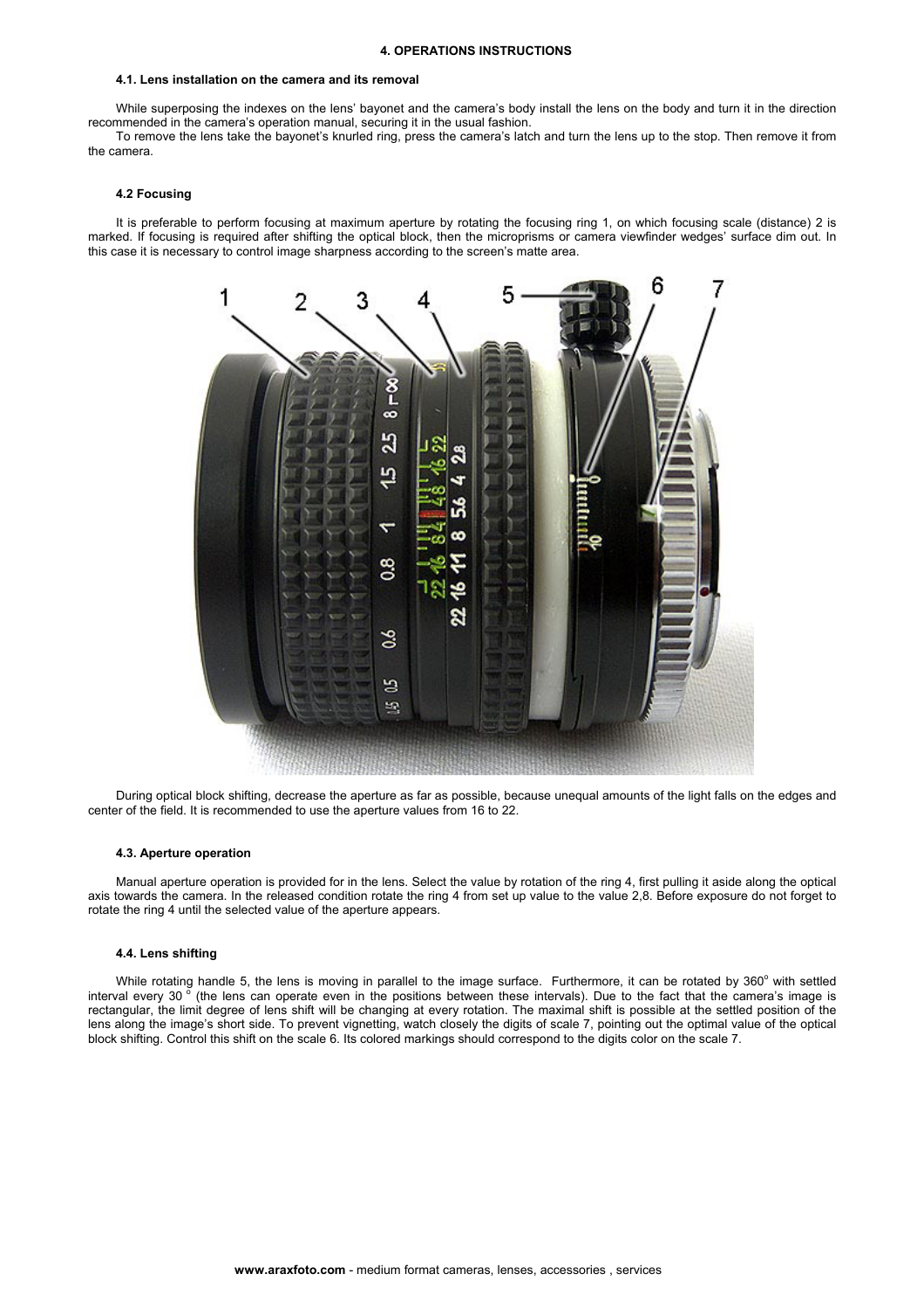### **4.5. Distortion correction**

When photographing high buildings from ground level, the distances from the lens from the top and bottom of the subject are radically different. As a result of this, the distortion in this case appears as a convergence of the parallel lines upwards (Fig. 4), and vice versa: when photographing from above downwards, the parallel sides of the building will be converging downwards.



Fig.4

In order to correct such distortion do not incline the camera either upwards or downwards, but maintain the film plane in parallel to the object being photographed (for example, building), thus that film plane of the camera is situated at right angles to the ground. Then, in order to achieve the intended composition the optical block of the lens shall be shifted vertically upwards, due to this the distortion is eliminated. See Figure 5.



Sometimes instead of image correction, with the intention of creating special effects, the occasion arises to create even more exaggerated distortions. In this case, you would incline the camera upwards and shift the lens in the opposite direction.

## **4.6. Reflection elimination**

When photographing objects with reflective surfaces, the reflection of the photographer along with camera can appear on the image. (Fig. 6А). Carrying over the camera angle to one side and shifting the lens to the opposite side, while retaining the parallelism of the object and film planes allows you to eliminate the reflection and still preserve the rectangular composition of the image (Fig. 6B).



**www.araxfoto.com** - medium format cameras, lenses, accessories , services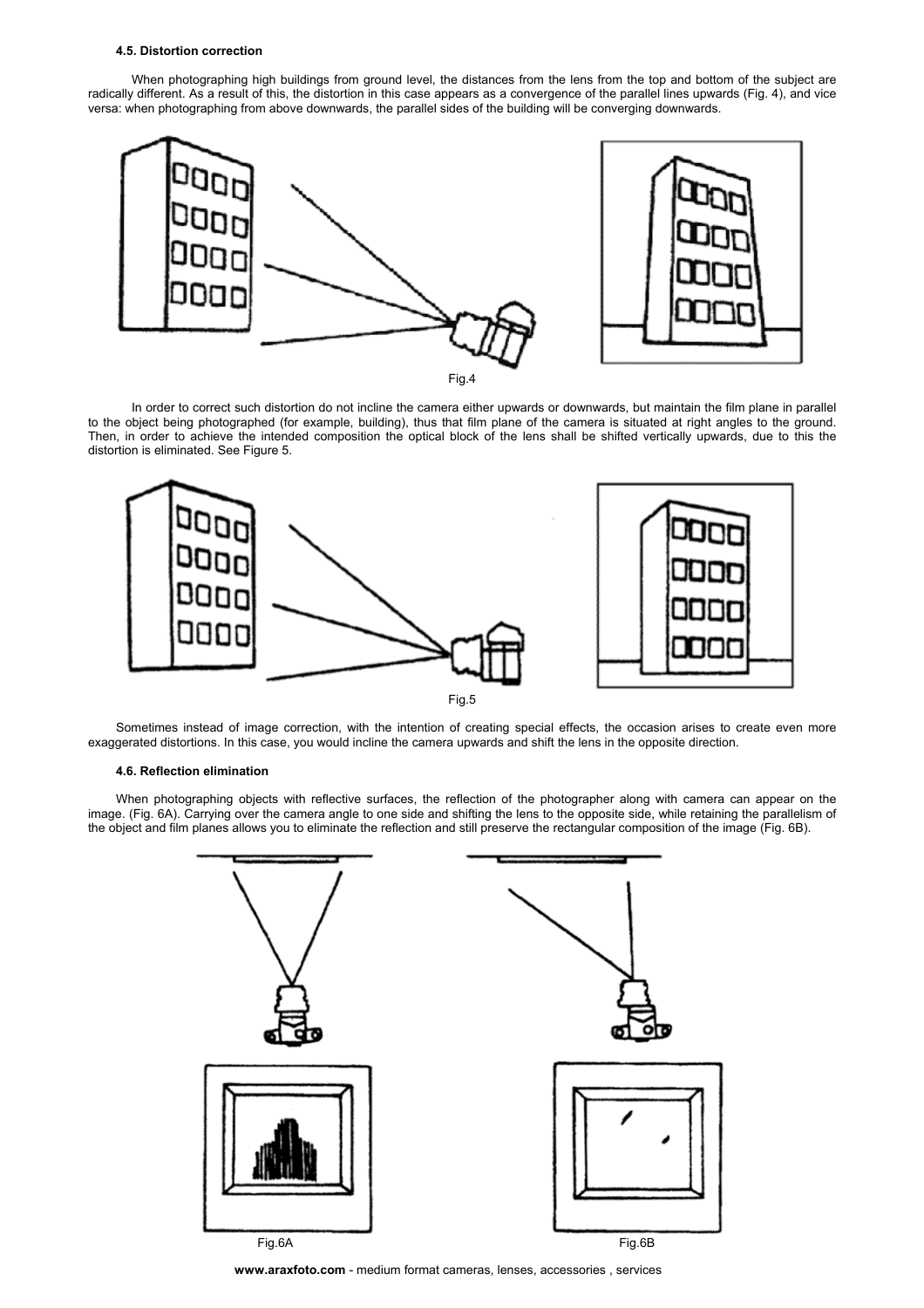## **4.7. Panoramas**

While using a lens with shift capability you can produce panoramic photographs. For that, make two exposures from one camera angle: first one – with maximum shift of the lens to the right, and a second one – with maximum shift to the left. Combining both images will provide you with a single panoramic photograph (Fig. 7), which corresponds to a negative with an image format of 6х9 сm and normal perspective.



# **4.8. Obstruction elimination**

Obstructions like trees or telegraph poles located relatively closely to the camera and appearing at the image edge can be eliminated by means of lens shifting and rotating the camera.

For instance, the obstruction (pole) is located at the image edge on the right. See Fig. 8А. To eliminate it shift, the lens to the right, and rotate the camera to the left until full disappearance of the pole. (Fig. 8B).



**www.araxfoto.com** - medium format cameras, lenses, accessories , services Fig.8А Fig.8B